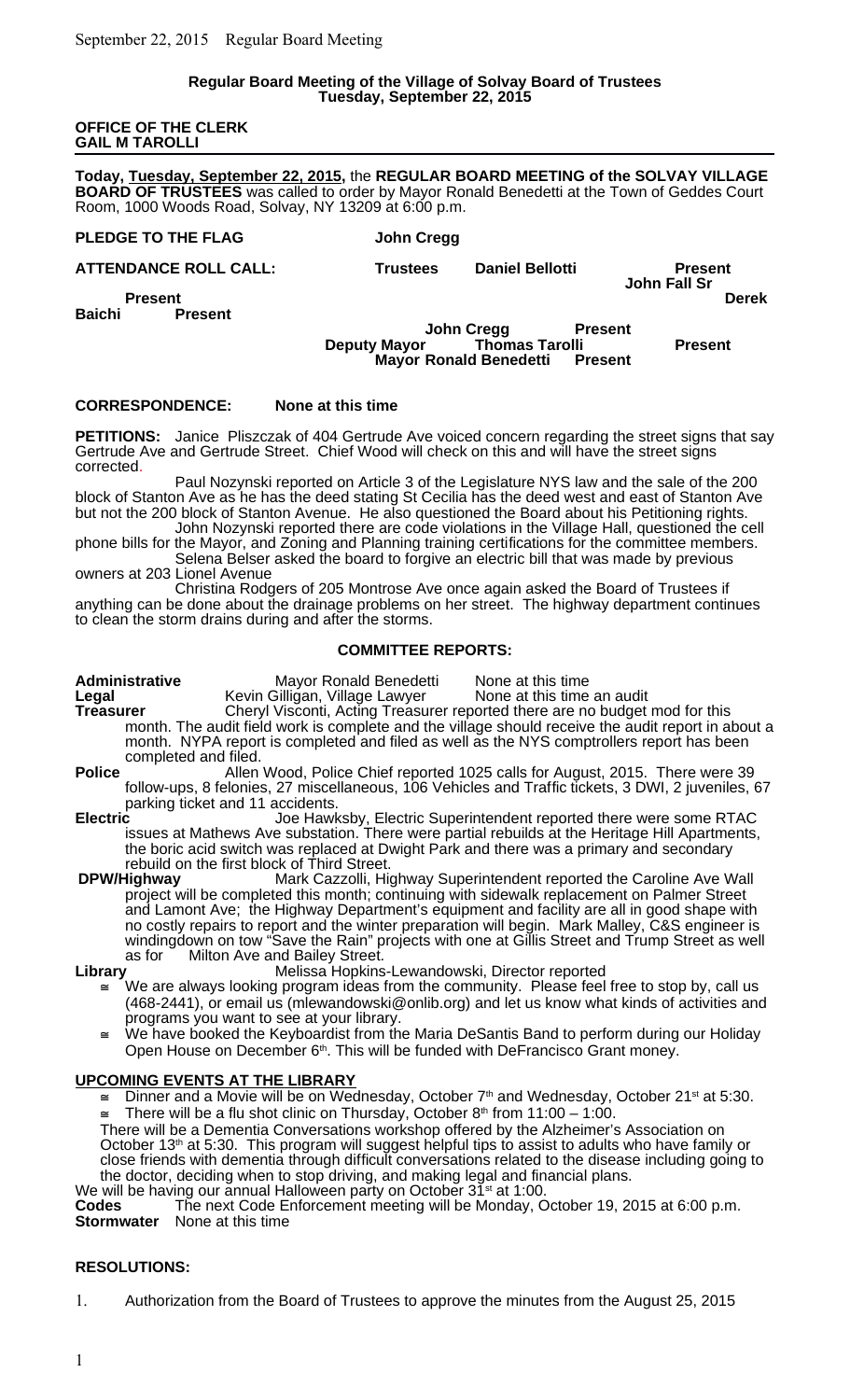September 22, 2015 Regular Board Meeting

| Regular        |                        |               |   | Board Meeting and the Reading of the Minutes be herewith dispensed. |
|----------------|------------------------|---------------|---|---------------------------------------------------------------------|
| <b>MOTION:</b> | <b>Daniel Bellotti</b> |               |   |                                                                     |
| <b>SECOND:</b> | Derek Baichi           |               |   |                                                                     |
| AYES:          |                        | <b>NAYES:</b> | n | <b>MOTION CARRIED</b>                                               |

2. Authorization from the Board of Trustees to pay C&S Engineers \$20,922.76 for services rendered from

08/01/15 to 8/31/15. (Invoices: 0154391, 0154392, 0154393, 0154394, 0154395, 0154396, 0154398, 0154399, 0154400, 0154401, 0154405) Invoice No. 0154394 – Project No. 114.207.001 – Onondaga County "Save The Rain" Grant Invoice No. 0154395 – Project No. 114.209.001 – Onondaga County "Save The Rain" Grant Invoice No. 0154396 – Project No. 114.210.002 – DASNY Grant Invoice No. 0154405 – Project No. 114.212.002 – Reimbursed by the NYSDEC Urban Forestry **Grant** Invoice No. 0154398 – Project No. 114.213.001 – I/I Reduction Grant Invoice No. 0154399 – Project No. 114.214.001 – Senator DeFrancisco Grant Invoice No. 0154400 – Project No. 114.215.001 – Onondaga County Community Development **Grant** Total cost to the village: \$1,662.50  **MOTION: Derek Baichi**

**SECOND: John Fall Sr AYES: 6 NAYES: 0 MOTION CARRIED**

3. Authorization from the Board of Trustees to pay Costello, Cooney & Fearon, PLLC \$12,640.63 for

services rendered for the month of August 2015. (\$117.00 Solvay Electric; \$61.25 Northland Communications to be reimbursed by Northland; \$35.00 Tax Certiorari for Chemtrade Logistics; \$192.50 Tax Certiorari for Berry Plastics; \$34.00 Litigation; \$595.00 for ZBA to be reimbursed by applicant; \$35.00 for ZBA to be reimbursed by applicant; \$3,742.85 PBA Interest Arbitration; \$7,828.03 General retainer)

| <b>MOTION:</b> | John Cregg            |               |                       |
|----------------|-----------------------|---------------|-----------------------|
| <b>SECOND:</b> | <b>Thomas Tarolli</b> |               |                       |
| AYES:          |                       | <b>NAYES:</b> | <b>MOTION CARRIED</b> |

4. Authorization from the Board of Trustees to approve

**WHEREAS**, the property described by the following tax map number(s) and located at the following address(s) is/are in the Village of Solvay, is/are owned by the following owner(s); and

**WHEREAS**, as the aforesaid property owner(s) allows the property to accumulate high weeds, brush, grass, trash, debris, or other matter, in a manner that is unhealthy, hazardous, or dangerous and in violation of Chapter 56; and

**WHEREAS**, the owner(s) was notified by certified mail and/or posted on site and a follow up revealed the violation still exists

**NOW**, be it resolved that the Village of Solvay Board shall authorize the property to be cut, trimmed, and removed by the Village Representatives, and all actual costs of work or services rendered at the direction of the Village Board, shall be assessed and collected in the same manner and time as the taxes levied on the premises.

|                  | <b>STREET ADDRESS TAX MAP</b>   |               | <b>NAME OF OWNER</b> |                              |
|------------------|---------------------------------|---------------|----------------------|------------------------------|
|                  | 212 William Street 010.-02-18.0 |               |                      | Carl Baumgart Jr/Kelly Dixon |
| 120 Charles Ave  |                                 | 010.-08.16.0  |                      | <b>Edward Hayes</b>          |
| 212 Lamont Ave   |                                 | 010.-05-11.0  | Sean Stamper         |                              |
| 204 Montrose Ave |                                 | 015.-02-05.0  | Secretary of HUD     |                              |
| <b>MOTION:</b>   | <b>Derek Baichi</b>             |               |                      |                              |
| <b>SECOND:</b>   | <b>Daniel Bellotti</b>          |               |                      |                              |
| <b>AYES:</b>     | 6                               | <b>NAYES:</b> | 0                    | <b>MOTION CARRIED</b>        |
|                  |                                 |               |                      |                              |

5. Approving a request by CCTMO, LLC, a Crown Castle company, on behalf of T-Mobile USA, Inc. to

sublease ground and tower space to Verizon Wireless on a telecommunications tower located at 120 Russet Lane, and authorizing the Mayor to acknowledge and consent to same, in accordance with the full resolution that has been circulated to the Board.<br>MOTION: Daniel Bellotti **MOTION: Daniel Bellotti SECOND: Thomas Tarolli AYES: 6 NAYES: 0 MOTION CARRIED**

6. Authorization from the Board of Trustees to hire Justin Mersfelder and Christopher DeSantis as Motor Equipment Operator per the contract rate effective September 28, 2015.

|                |                        |               | Equipment Operator per the contract rate effective September 28, 2015. |                       |
|----------------|------------------------|---------------|------------------------------------------------------------------------|-----------------------|
| <b>MOTION:</b> | John Cregg             |               |                                                                        |                       |
| <b>SECOND:</b> | <b>Daniel Bellotti</b> |               |                                                                        |                       |
| AYES:          |                        | <b>NAYES:</b> | n                                                                      | <b>MOTION CARRIED</b> |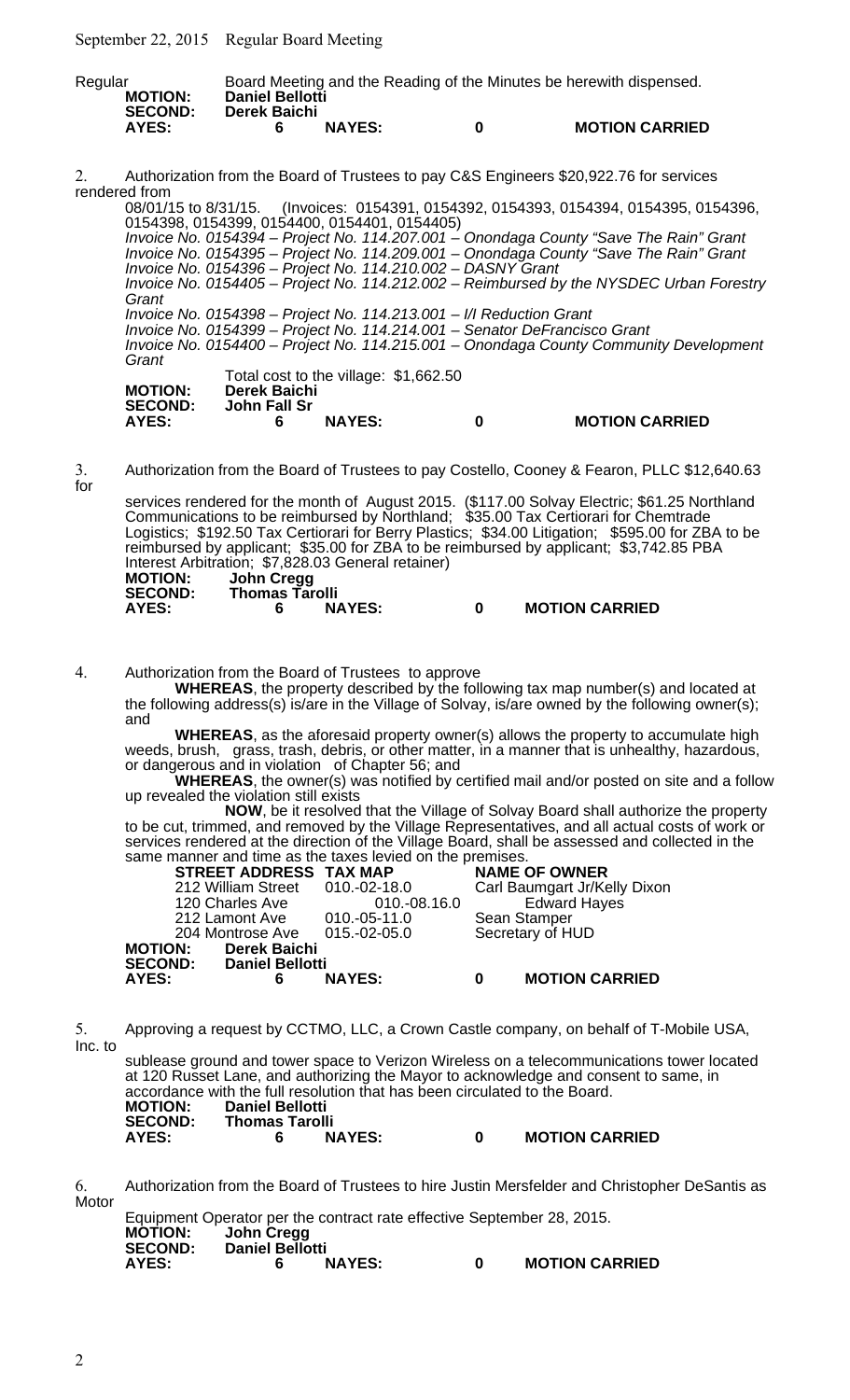September 22, 2015 Regular Board Meeting



| <b>NAYES:</b> |                     | <b>MOTION CARRIED</b> |
|---------------|---------------------|-----------------------|
|               | <b>Derek Baichi</b> |                       |

Resolved that the Executive Session be closed and that this Board return to the regular meeting at 9:05 p.m.<br>**MOTION:** 

**MOTION: John Cregg**